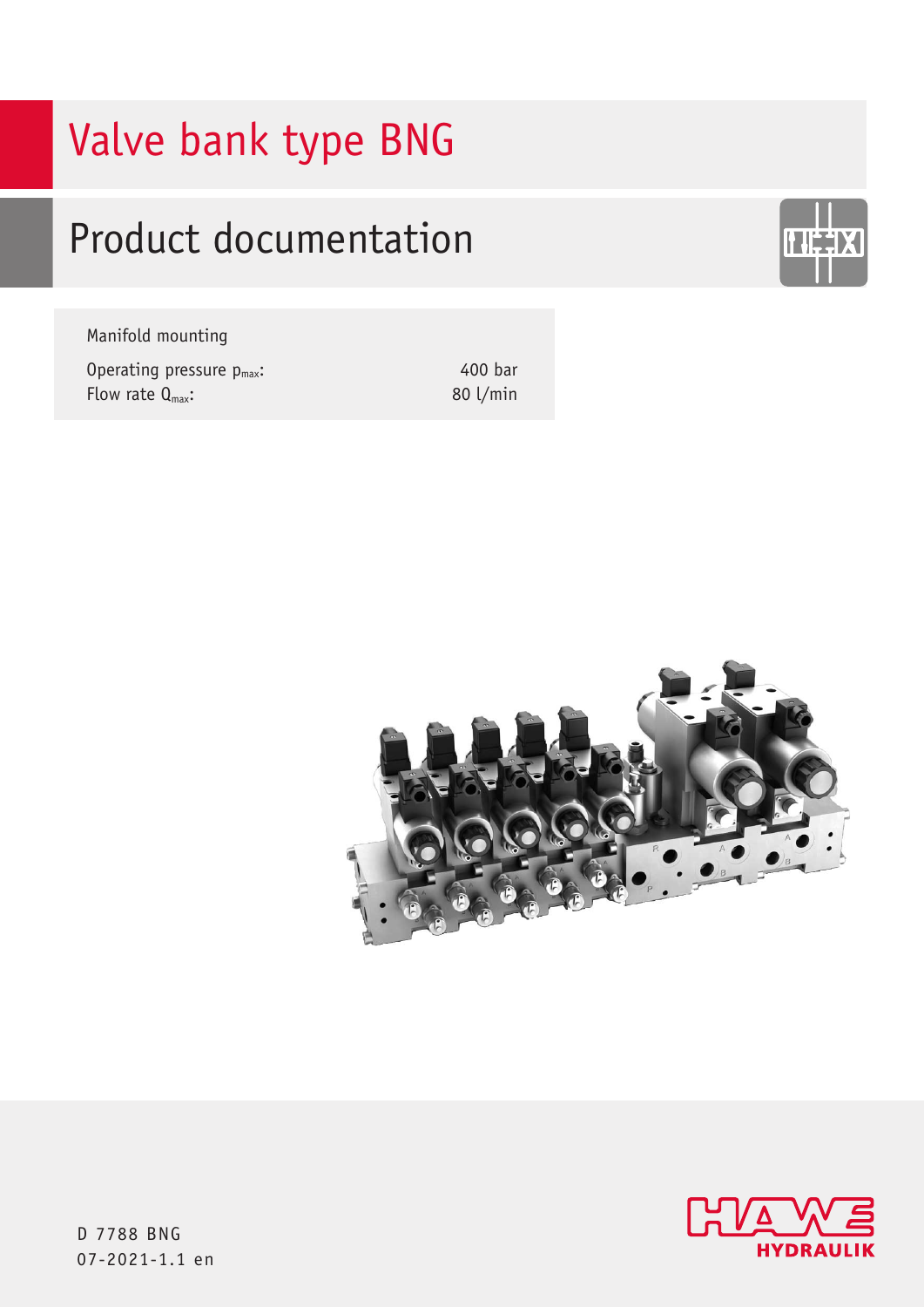

© by HAWE Hydraulik SE.

The reproduction and distribution of this document as well as the use and communication of its contents to others without explicit authorisation is prohibited.

Offenders will be held liable for the payment of damages.

All rights reserved in the event of patent or utility model applications.

Brand names, product names and trademarks are not specifically indicated. In particular with regard to registered and protected names and trademarks, usage is subject to legal provisions.

HAWE Hydraulik respects these legal provisions in all cases.

Printing date / document generated on: 06.08.2021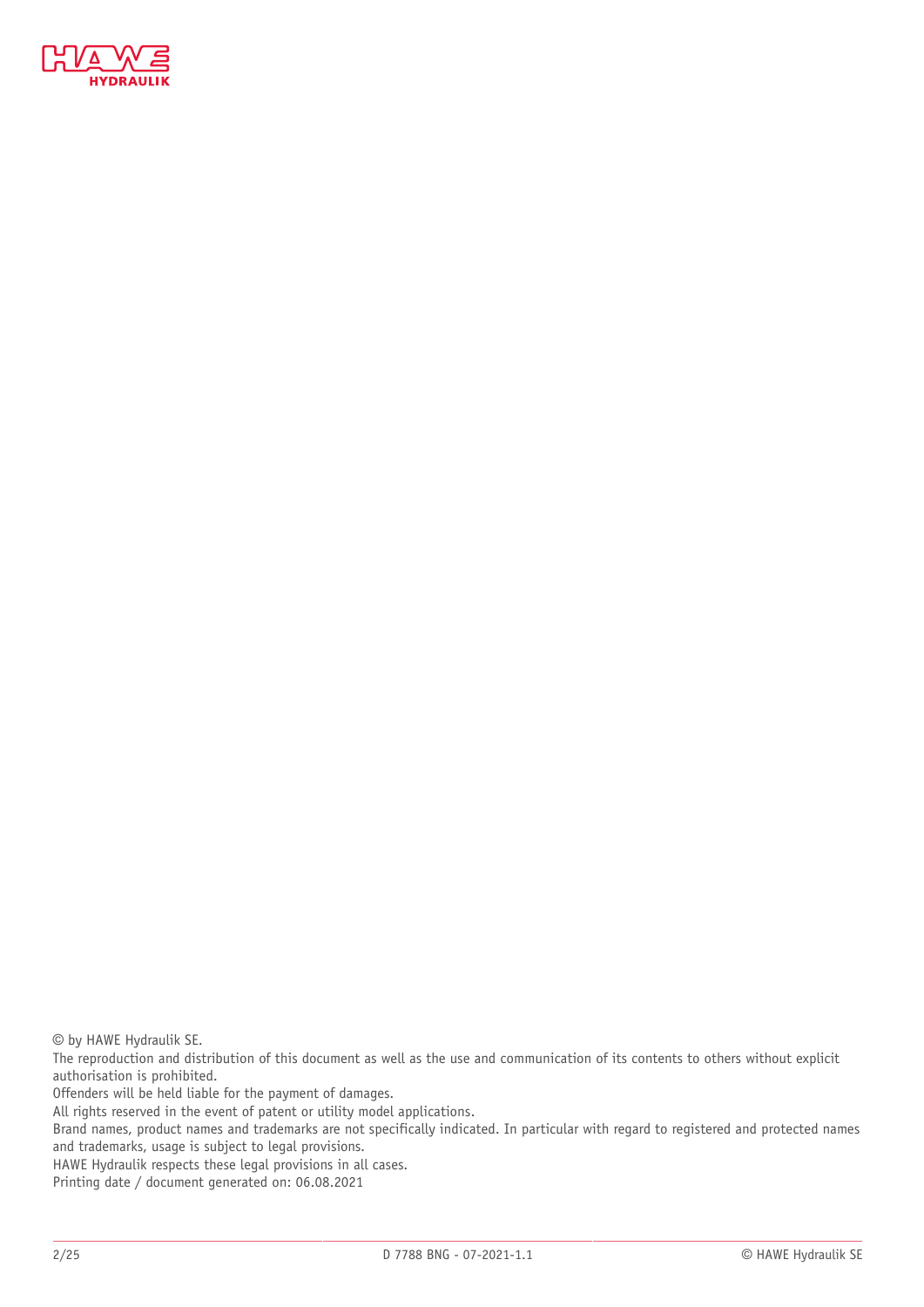

# Contents

| $\mathbf{1}$            |  |
|-------------------------|--|
| $\overline{2}$          |  |
| 2.1                     |  |
| 2.2                     |  |
| 2.3                     |  |
| 2.3.1                   |  |
| 2.3.2                   |  |
| 2.4                     |  |
| $\overline{\mathbf{3}}$ |  |
|                         |  |
| $\overline{4}$          |  |
| 4.1                     |  |
| 4.2                     |  |
| 4.2.1                   |  |
| 4.2.2                   |  |
| 4.3                     |  |
| 5 <sup>5</sup>          |  |
| 5.1                     |  |
| 5.2                     |  |
| 5.3                     |  |
| 5.4                     |  |
| 6                       |  |
| 6.1                     |  |
| 6.2                     |  |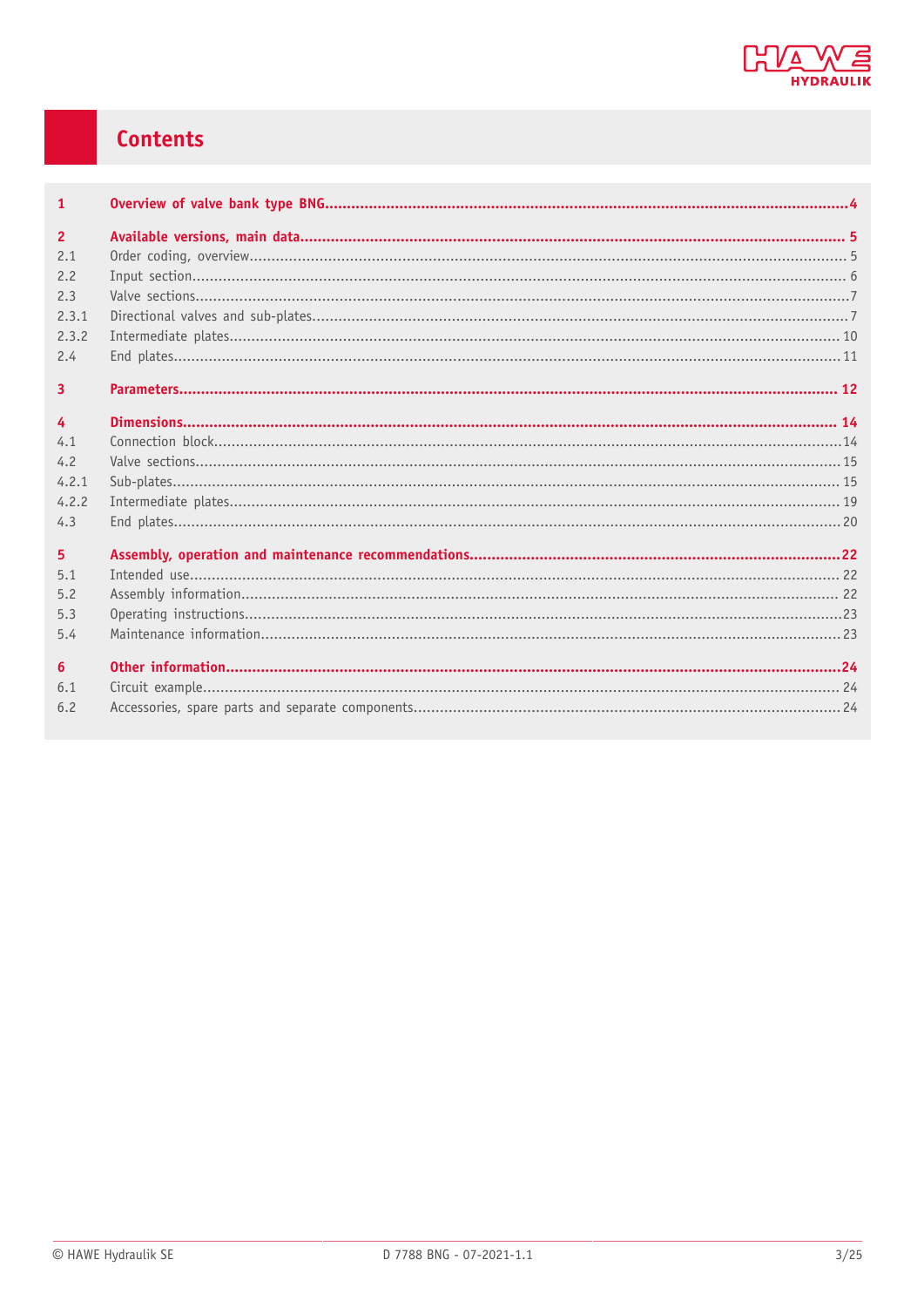

# <span id="page-3-0"></span>**1 Overview of valve bank type BNG**

A valve bank combines different valves for operating independent consumers. The directional valve bank type BNG consists of several valve sections, which are based on sub-plates. They can be used to flexibly assemble compact hydraulic manifolds.

The valve bank type BNG can be flange-mounted directly on the hydraulic power packs.

#### **Features** and **benefits:**

- Sub-plates for flexible combination of directional valve types with NG 6 standard connection pattern
- Flange mount the valve bank directly onto the connection block of a hydraulic power pack. Can also be used as a separately arranged valve bank for the pipe connection

#### **Intended applications:**

- Clamping systems on machine tools and equipment
- Process control on deforming machine tools



Valve bank type BNG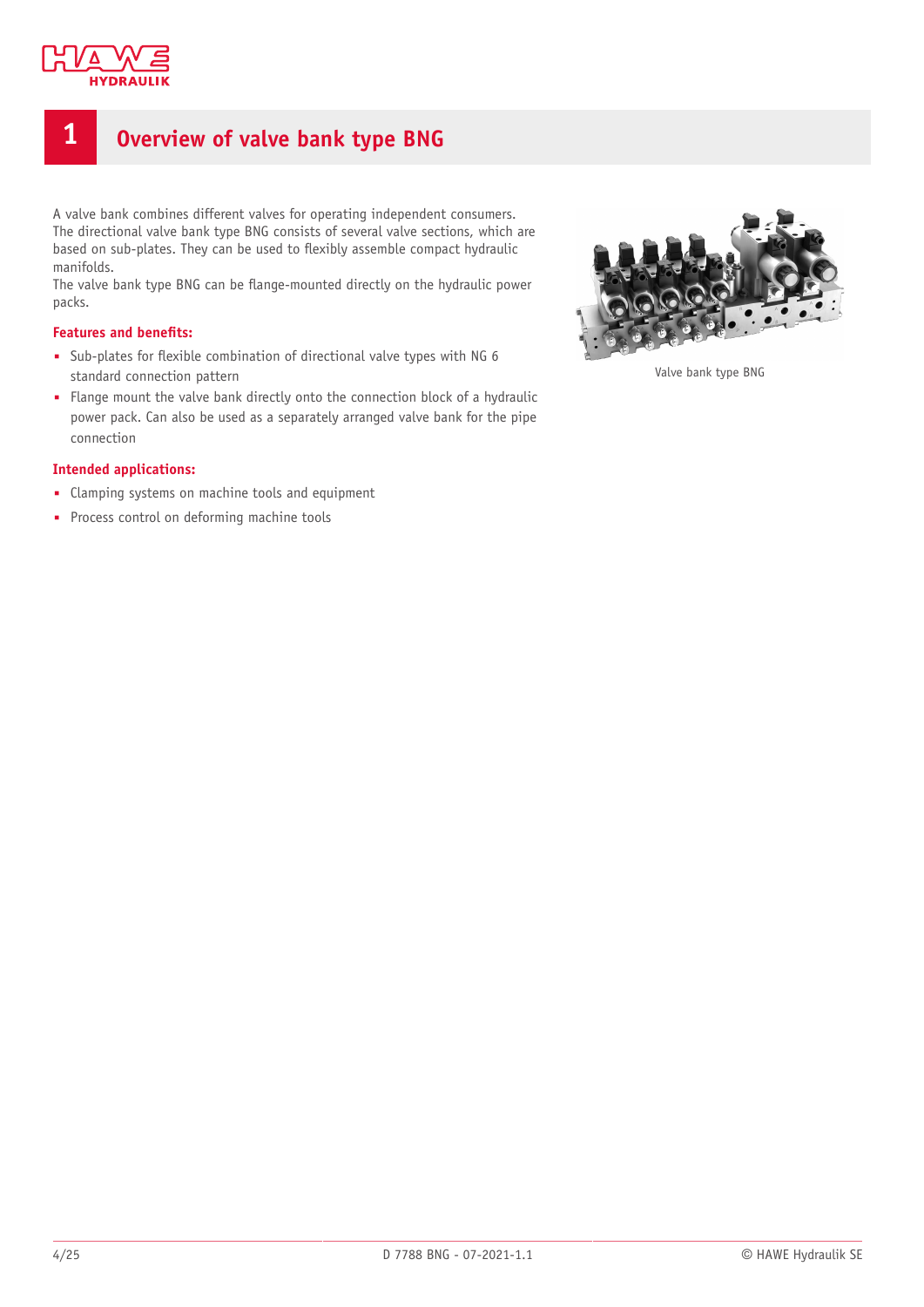

# <span id="page-4-1"></span><span id="page-4-0"></span>**2.1 Order coding, overview**

**Order coding example:**



**Basic type and size** ["Table](#page-5-3) 1"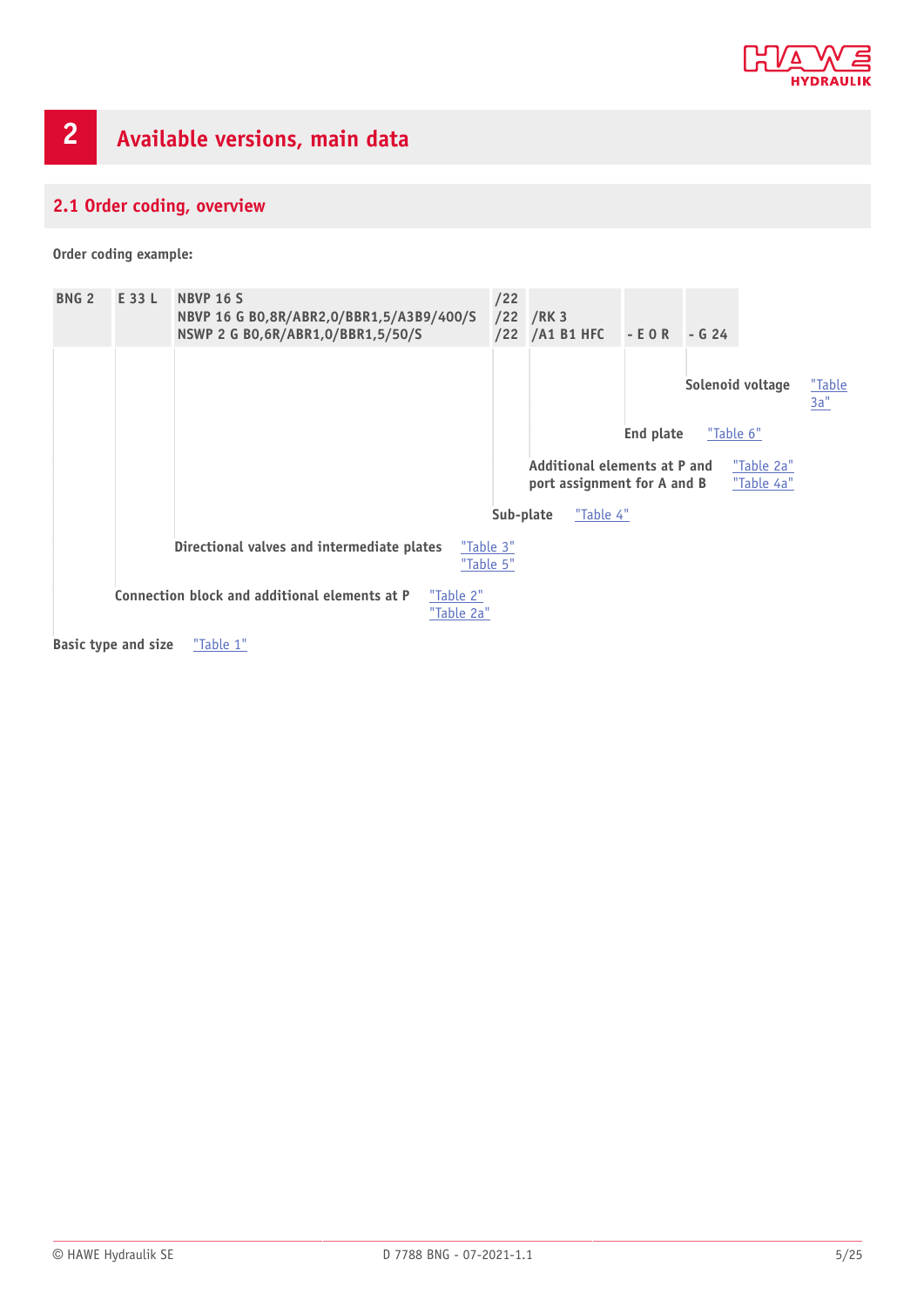

# <span id="page-5-0"></span>**2.2 Input section**

## <span id="page-5-3"></span>**Table 1 Basic type and size**

| Type             | Description                            | Flow rate<br>$Q_{\text{max}}$ (lpm) | <b>Pressure</b><br>$p_{max}$ (bar) |
|------------------|----------------------------------------|-------------------------------------|------------------------------------|
| BNG <sub>2</sub> | For directional valves NG 6 (ISO 4401) | 80                                  | 400                                |

## <span id="page-5-2"></span>**Table 2 Connection block**

| Coding         | <b>Description</b>                                                              | Port (BSPP)<br>P. T |
|----------------|---------------------------------------------------------------------------------|---------------------|
| Without coding | No connection block in the event of direct mounting on the hydraulic power pack | $- -$               |
| E 33 LX        | Terminator, ports sealed                                                        | $G_1/2$             |
| E 33 L         | Series, port P and T                                                            | G <sub>1/2</sub>    |
| E 33 L2        | $2x$ P port and T port, optional check valve or orifice at P ("Table 2a")       | G <sub>1/2</sub>    |

## **Circuit symbols**





1 Optional check valve or restrictor (["Table](#page-5-1) 2a")

#### <span id="page-5-1"></span>**Table 2a Additional elements at P**

| Coding                                           | Description                    | Circuit symbol           |
|--------------------------------------------------|--------------------------------|--------------------------|
| <b>Without coding</b>                            | None                           |                          |
| <b>RK3</b>                                       | Check valve type RK 3 (D 7445) |                          |
| <b>B</b> 0,8<br>B 2,5<br>B 3,0<br>B 3,5<br>B 4,0 | Orifice with orifice diameter  | $\rightarrow$            |
| <b>BO</b>                                        | Seal                           | $\overline{\phantom{a}}$ |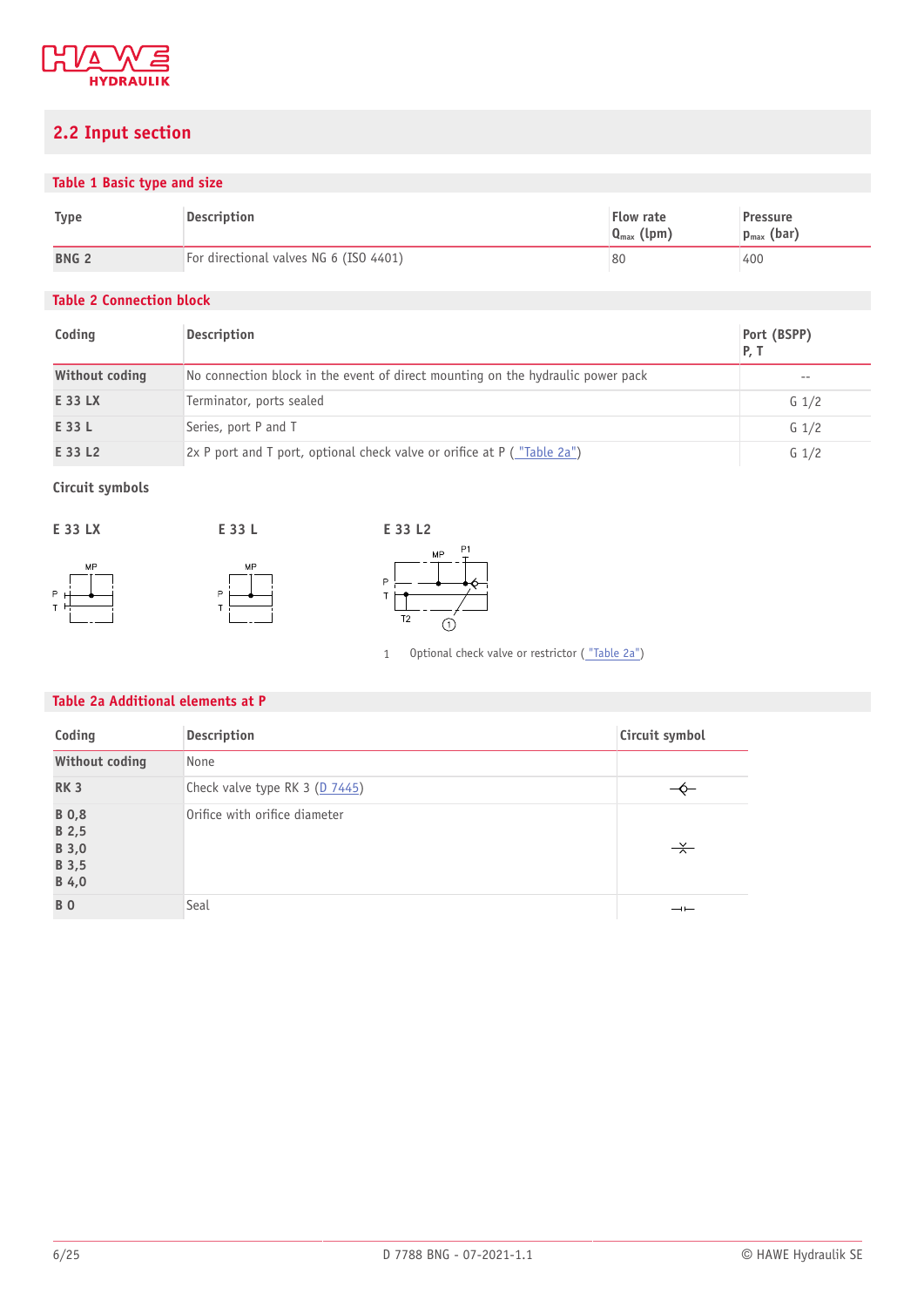

# <span id="page-6-0"></span>**2.3 Valve sections**

# <span id="page-6-1"></span>**2.3.1 Directional valves and sub-plates**

## <span id="page-6-2"></span>**Table 3 Directional valve**

| Coding                                                        | <b>Description</b>                                                                                                                                                                                                                      | Flow rate<br>$Q_{\text{max}}$ (lpm) | <b>Pressure</b><br>$p_{max}$ (bar) | <b>Publication</b> |
|---------------------------------------------------------------|-----------------------------------------------------------------------------------------------------------------------------------------------------------------------------------------------------------------------------------------|-------------------------------------|------------------------------------|--------------------|
|                                                               | Directional valves NG 6, suitable for type BNG 2<br>Can be combined with intermediate plates type NZP in accordance with D 7788 Z                                                                                                       |                                     |                                    |                    |
| <b>NSWP 2</b>                                                 | $3/2$ , $3/3$ , $4/2$ and $4/3$ directional spool valve with<br>additional options (pressure monitoring, restrictors and<br>restrictor check valves in the ports)                                                                       | 25                                  | 315                                | D 7451 N           |
| SWPN <sub>2</sub>                                             | 3/3 and 4/3 directional spool valve                                                                                                                                                                                                     | 80                                  | 350                                | D 7451 AT          |
| <b>NSMD 2</b>                                                 | Clamping module (combination of 4/2 or 4/3 directional<br>spool valve, pressure reducing valve and tracked pressure<br>switch)                                                                                                          | 25                                  | 100                                | D 7787             |
| <b>NBVP 16</b>                                                | $2/2$ , $3/2$ and $4/3$ directional seated valves                                                                                                                                                                                       |                                     |                                    |                    |
|                                                               | 0<br><b>NOTE</b><br>In contrast to the designation of a single valve as<br>per D 7765 N a coding for actuation must also be<br>specified (M solenoid - 400 bar; GM solenoid - 250<br>bar; H - hydraulic; P - pneumatic; A - hand lever) | 20                                  | 400                                | D 7765 N           |
| <b>NBMD 16</b>                                                | Brake module (combination of directional seated valves<br>and preloaded reflux)                                                                                                                                                         | 20                                  | 400                                | Sk 7983            |
| <b>NPMVP</b>                                                  | Proportional pressure-limiting valve                                                                                                                                                                                                    | 16                                  | (500)                              | D 7485 N           |
| NG <sub>6X</sub>                                              | Reactive plate (for subsequent installation of a directional<br>valve)                                                                                                                                                                  | P                                   |                                    |                    |
| NG 6X PA                                                      | Reactive plate with short circuit connection from P to A                                                                                                                                                                                | P<br>A                              | B<br>Τ                             |                    |
| NG 6X PB                                                      | Reactive plate with short circuit connection from P to B                                                                                                                                                                                | P<br>Α<br>T                         | B<br>Т                             |                    |
| NG 6X AT                                                      | Reactive plate with connection from A to T                                                                                                                                                                                              | P                                   | В<br>I                             |                    |
| Pressure reducing valve in P gallery, suitable for type BNG 2 |                                                                                                                                                                                                                                         |                                     |                                    |                    |
| <b>ADM 33 P</b>                                               | Pressure reducing valve                                                                                                                                                                                                                 | 60                                  | 320                                | D 7120             |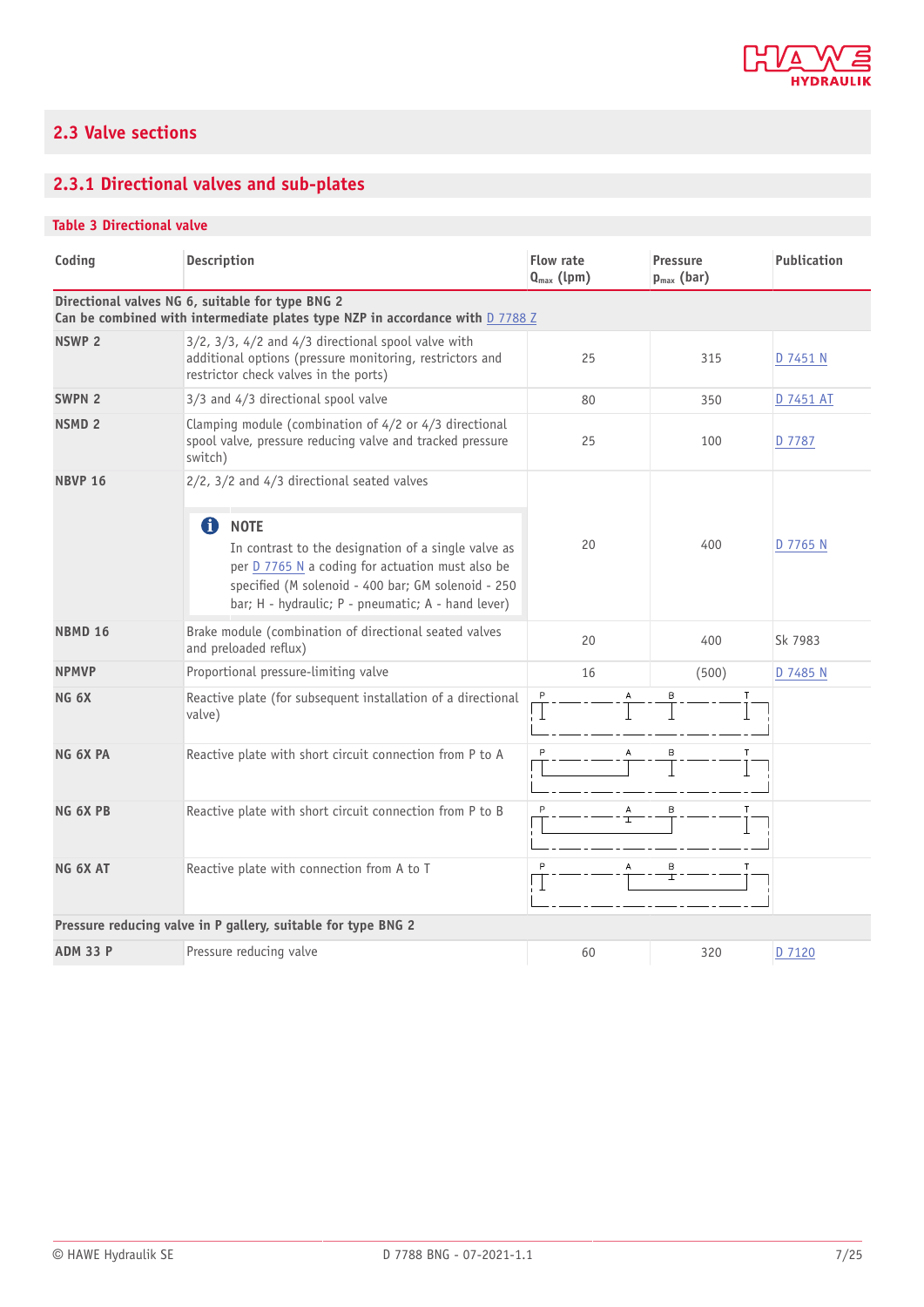

#### <span id="page-7-0"></span>**Table 3a Solenoid voltage**

| Coding                                                                             | <b>Electrical connection</b>                                                                                                               | Nominal voltage                                                                                | <b>Protection class</b><br>(IEC 60529) |
|------------------------------------------------------------------------------------|--------------------------------------------------------------------------------------------------------------------------------------------|------------------------------------------------------------------------------------------------|----------------------------------------|
| X <sub>12</sub><br>X 24<br>X 48<br>X 98<br>X 205<br><b>WG 110</b><br><b>WG 230</b> | DIN EN 175 301-803 A<br>(Coding G with line connector, coding L with LED plug)<br>(Coding WG with alternating rectifier in line connector) | 12 V DC<br>24 V DC<br>48 V DC<br>98 V DC<br>205 V DC<br>110 V AC 50/60 Hz<br>230 V AC 50/60 Hz | IP 65                                  |

# **O** NOTE

- The availability of additional solenoid voltages and solenoid versions is based on the directional valves used.
- The solenoid voltages and solenoid versions are specified at the end of the valve bank and this applies to all solenoids.
- The specifications regarding the IP protection class apply for versions featuring a properly assembled line connector.

### **Electrical connection for actuating solenoid**

**G .., X .., L .. (WG)**

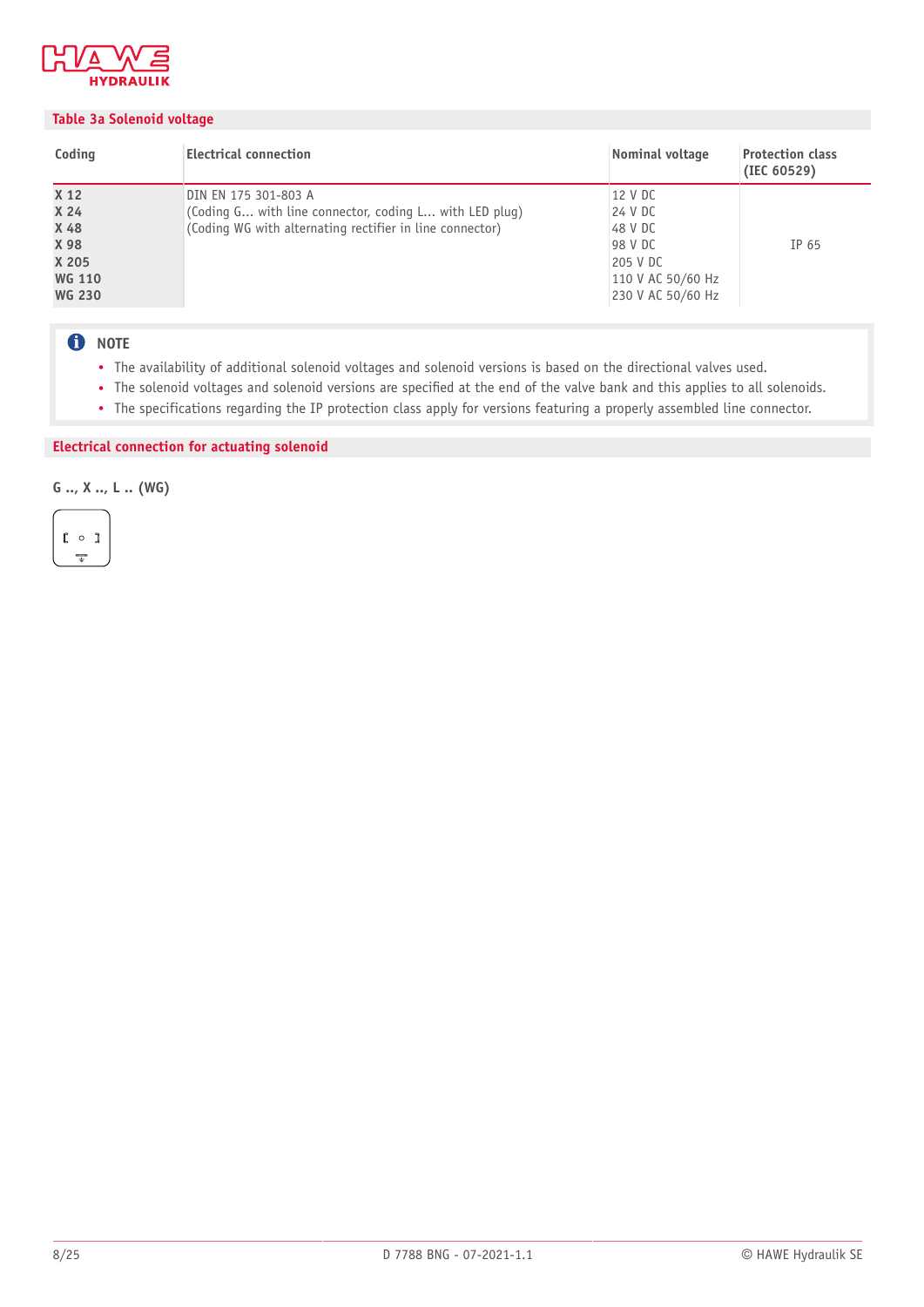

## <span id="page-8-0"></span>**Table 4 Sub-plates**

| Coding        | <b>Description</b>                                                                                                                                                                                                           | Port (BSPP)<br>A, B |
|---------------|------------------------------------------------------------------------------------------------------------------------------------------------------------------------------------------------------------------------------|---------------------|
| 22            | Series, 2x A and B port, optional check valve or orifice at P ("Table 2a"), optional port<br>assignment ("Table 4a")                                                                                                         | G <sub>3/8</sub>    |
| 22S           | Series connection, 2x A port and B port, the pressure resistance at the T port of the direction-<br>al valve must be considered, optional check valve or orifice at P ("Table 2a"), optional port<br>assignment ("Table 4a") | G <sub>3/8</sub>    |
| 222           | Series, 3x A port and B port, optional check valve or orifice at P ("Table 2a"), optional port<br>assignment ("Table 4a")                                                                                                    | $G_3/8$             |
| 32 / ADM 33 P | Pressure reducing valve type ADM 33 P in the P channel, optional check valve or orifice at P<br>"Table 2a")                                                                                                                  |                     |

# **Circuit symbols**









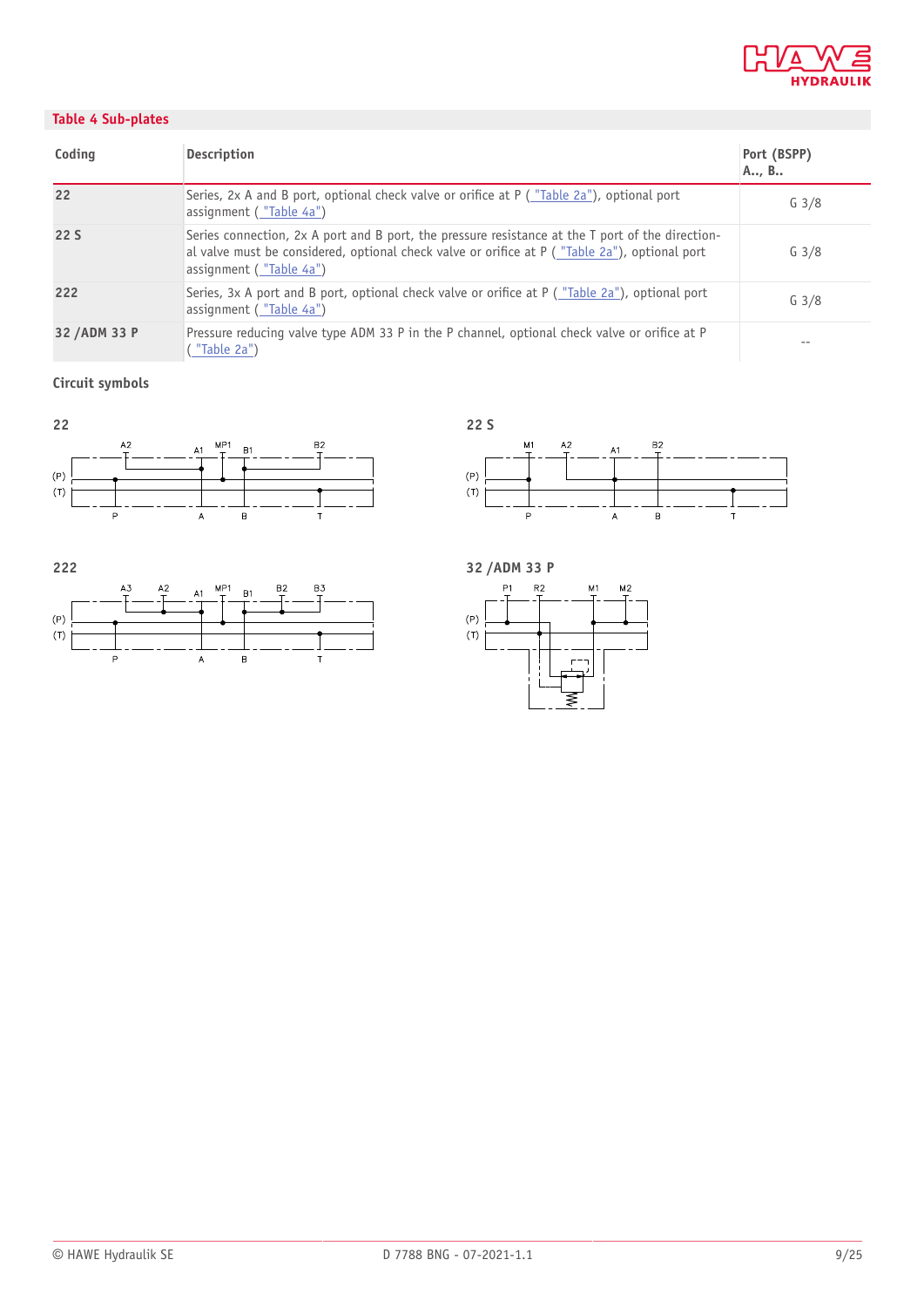

#### <span id="page-9-1"></span>**Table 4a Port assignment for A and B**

| Coding               | <b>Description</b>                                                           | Circuit symbol |
|----------------------|------------------------------------------------------------------------------|----------------|
| Without coding       | Ports A1 and B1 open; all other ports sealed                                 |                |
| $/AA$ B <sub>2</sub> | Ports A2 and B2 open; all other ports sealed                                 |                |
| /A1 B1 HFC           | Filter elements type HFC 3/8 F (D 7235) in A1 and B1; all other ports sealed | $\leftarrow$   |
| <b>/A2 B2 HFC</b>    | Filter elements type HFC 3/8 F (D 7235) in A2 and B2; all other ports sealed |                |

# <span id="page-9-0"></span>**2.3.2 Intermediate plates**

#### <span id="page-9-2"></span>**Table 5 Intermediate plates**

| Coding          | <b>Description</b>                                                                                                                                                                                                                | Port (BSPP)<br>P, T |
|-----------------|-----------------------------------------------------------------------------------------------------------------------------------------------------------------------------------------------------------------------------------|---------------------|
| ZPL 2/33/X/MVE6 | Middle input block, P port or T port, pressure-limiting valve (with pressure setting) type MVE6<br>(D 7000/1), optional check valve or orifice at $P$ ( "Table 2a")                                                               | $G_1/2$             |
| ZPL 2/33/S/MVE6 | Middle input block, P port or T port, pressure-limiting valve (with pressure setting), idle<br>circulation valve type EM 31 S ( $D$ 7490/1) normally open, optional check valve or orifice at P<br>("Table 2a")                   | G <sub>1/2</sub>    |
| ZPL 2/33/V/MVE6 | Middle input block, P port or T port, pressure-limiting valve (with pressure setting), idle circula-<br>tion valve type EM 31 V (D 7490/1) normally closed, optional check valve or orifice at P ("Table")<br>$\underline{2a}$ ") | G <sub>1/2</sub>    |

#### **O** NOTE

The solenoid voltage and solenoid version are specified at the end of the valve bank and this applies to all solenoids ( ["Table](#page-7-0) 3a")

#### **Circuit symbols**

์ มี ใ

 $P<sub>1</sub>$ 

 $(P)$ 

 $(T)$ 



 $(P)$ 

 $(T)$ 

 $T1$ 

 $P<sub>2</sub>$ 

 $P<sub>1</sub>$ 

**EL**™



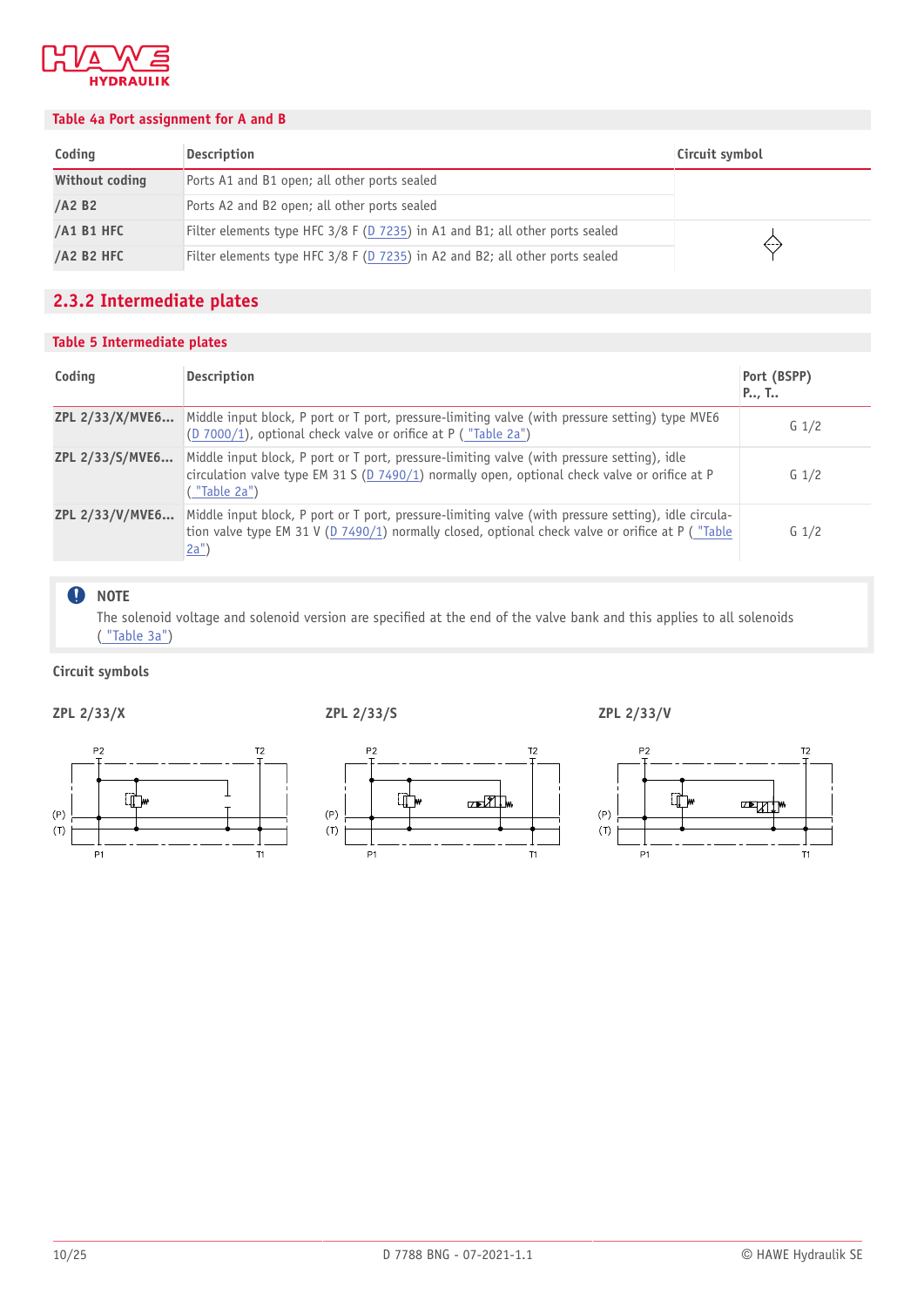

# <span id="page-10-0"></span>**2.4 End plates**

# <span id="page-10-1"></span>**Table 6 End plates**

| Coding        | Port (BSPP)<br><b>Description</b>                                                                                                                                             |                  |                  |                  |
|---------------|-------------------------------------------------------------------------------------------------------------------------------------------------------------------------------|------------------|------------------|------------------|
|               |                                                                                                                                                                               | <b>P.T</b>       | S <sub>1</sub>   | S <sub>2</sub>   |
| E O R         | Terminator                                                                                                                                                                    | --               |                  |                  |
| E 33 R        | Port P and T                                                                                                                                                                  | $G_1/2$          | $- -$            |                  |
| E 33 RA/CMV2  | S accumulator port, pressure-limiting valve (with pressure setting) type CMV 2 (D 7710 MV),<br>drain valve, optional restrictor check valve ("Table 6a")                      | $- -$            | G <sub>3/8</sub> | G <sub>1/2</sub> |
| E 33 RA/CMVX2 | S accumulator port, component approved pressure-limiting valve (with pressure setting) type<br>CMVX 2 (D 7710 TUV), drain valve, optional restrictor check valve ("Table 6a") | $\sim$ $-$       | G <sub>3/8</sub> | $G_1/2$          |
| E 33 RA/X     | S accumulator port, prepared for CMV 2 or CMVX 2 (blocked), drain valve, optional restrictor<br>check valve ("Table 6a")                                                      | G <sub>3/8</sub> | G <sub>3/8</sub> | G <sub>1/2</sub> |

## **Circuit symbols**



 $(P)$ 

 $(T)$ 









 $M1$  $M<sub>2</sub>$ 

 $(P)$ 

 $(T)$ 





1 optional restrictor check valve (["Table](#page-10-2) 6a")

 $\bigcap$ 

 $S^2$ 

 $s<sub>2</sub>$ 

### <span id="page-10-2"></span>**Table 6a Restrictor check valve**

| Coding                                                                                                       | <b>Description</b>                                | Circuit symbol               |
|--------------------------------------------------------------------------------------------------------------|---------------------------------------------------|------------------------------|
| <b>Without coding</b>                                                                                        | None                                              |                              |
| $BC 1 - 0.2$<br>$BC 1 - 0.4$<br>$BC 1 - 0.5$<br>$BC 1 - 0,6$<br>$BC 1 - 0,8$<br>$BC 1 - 1,0$<br>$BC 1 - 1,2$ | Restrictor check valve with orifice diameter (mm) | ⇜<br>$\overline{\mathsf{X}}$ |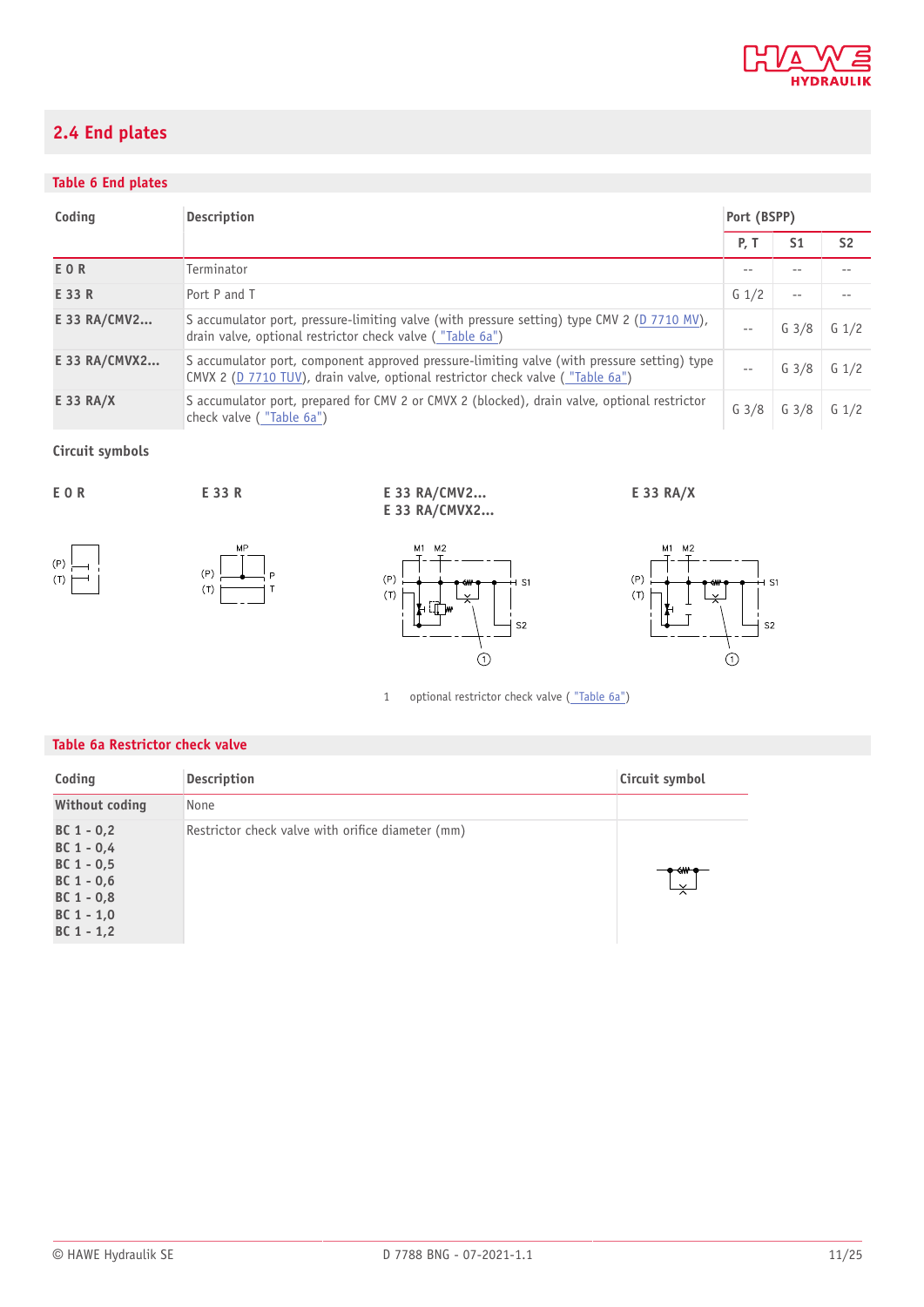

# <span id="page-11-0"></span>**3 Parameters**

# **General**

| <b>Designation</b>           | Valve bank                                                                                                                                                                                                                                                                                                                                                                       |
|------------------------------|----------------------------------------------------------------------------------------------------------------------------------------------------------------------------------------------------------------------------------------------------------------------------------------------------------------------------------------------------------------------------------|
| Design                       | Segment construction                                                                                                                                                                                                                                                                                                                                                             |
| Model                        | Manifold mounting                                                                                                                                                                                                                                                                                                                                                                |
| <b>Material</b>              | DIN 50979-Fe ZnNi 8<br>Steel; nitrided valve housing, functional inner parts hardened and ground                                                                                                                                                                                                                                                                                 |
| <b>Attachment</b>            | See Chapter 4, "Dimensions"                                                                                                                                                                                                                                                                                                                                                      |
| <b>Installation position</b> | As desired                                                                                                                                                                                                                                                                                                                                                                       |
| Ports                        | = Hydraulic oil inlets (pump) or hydraulic oil lead-on<br>P<br>$=$ Return lines<br>T.R<br>= Consumer ports<br>A. B<br>$M$ , MP = measurement fittings                                                                                                                                                                                                                            |
| <b>Hydraulic fluid</b>       | Hydraulic fluid: equivalent to DIN 51524-1 part 1 to 3; ISO VG 10 to 68 as per DIN ISO 3448<br>Viscosity range: min. approx. 4; max. approx. 400 mm <sup>2</sup> /s<br>Also suitable for biologically degradable hydraulic fluids type HEPG (polyalkylene glycol) and<br>HEES (synthetic ester).                                                                                 |
| <b>Cleanliness level</b>     | ISO 4406<br>21/18/1519/17/13                                                                                                                                                                                                                                                                                                                                                     |
| <b>Temperatures</b>          | Environment: approx. -20 to +80 $^{\circ}$ C, oil: -20 to +60 $^{\circ}$ C, pay attention to the viscosity range.<br>Start temperature: down to -40°C is permissible (observe start viscosities!), as long as the<br>steady-state temperature is at least 20K higher during subsequent operation.<br>Biologically degradable hydraulic fluids: note manufacturer specifications. |

# **O** NOTE

The specifications of the installed directional valves or preceding hydraulic power packs must be observed!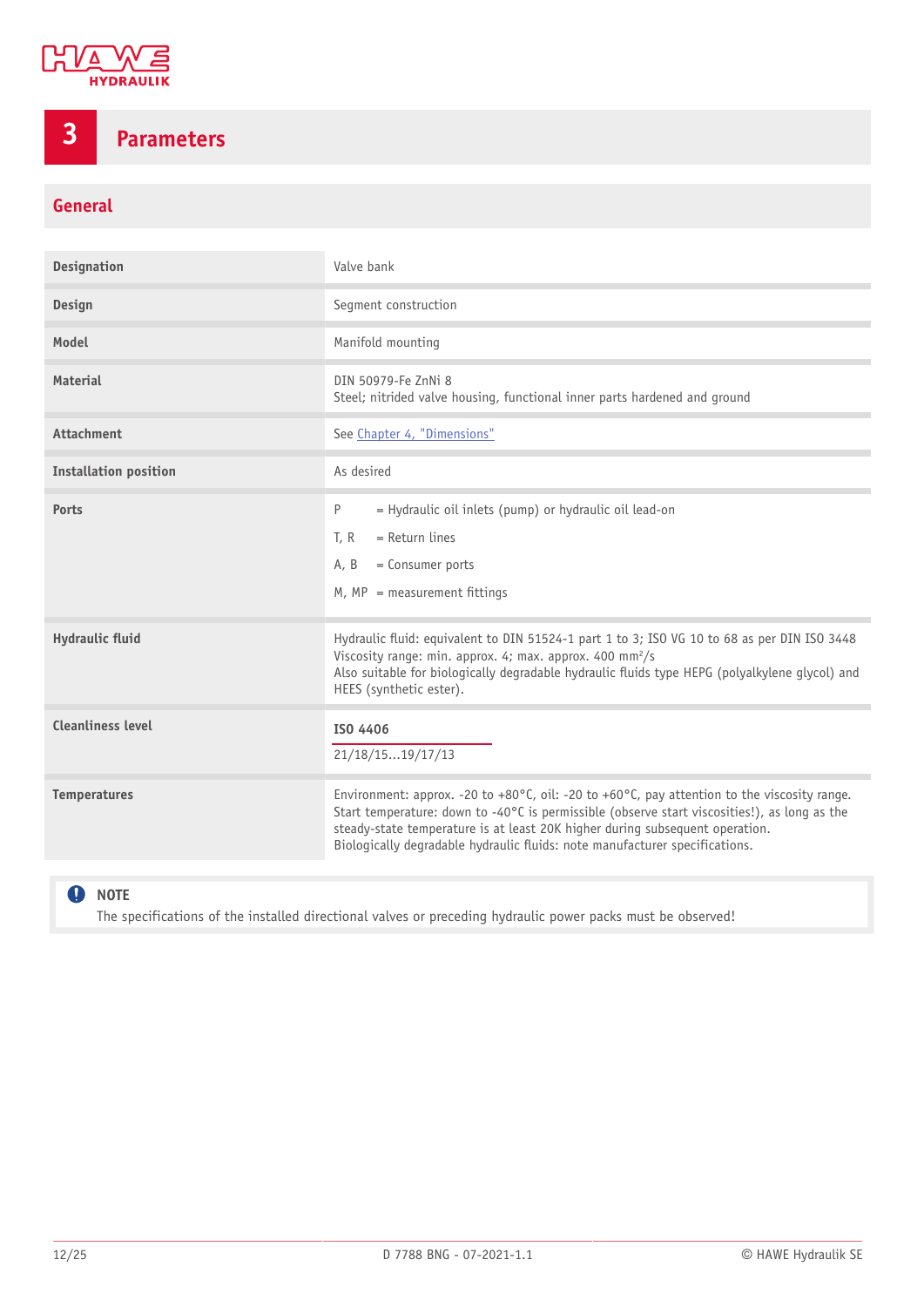

# **Weight**

| <b>Connection block</b> | Coding                                 |                                                      |
|-------------------------|----------------------------------------|------------------------------------------------------|
|                         | E 33 L<br>E 33 L2<br>E 33 LX           | $= 1.6$ kg<br>$= 2.2$ kg<br>$= 1.6$ kg               |
| End plates              | EOR<br>E 33 R<br>$E$ 33 RA/            | $= 1.2$ kg<br>$= 1.6$ kg<br>$= 2.6$ kg               |
| Sub-plates              | 22<br>22 S<br>222<br>32 /ADM 33 P      | $= 2.7$ kg<br>$= 2.7$ kg<br>$= 2.6$ kg<br>$= 2.6$ kg |
| Intermediate plates     | ZPL 2/33/X<br>ZPL 2/33/S<br>ZPL 2/33/V | $= 3.6$ kg<br>$= 3.6$ kg<br>$= 3.6$ kg               |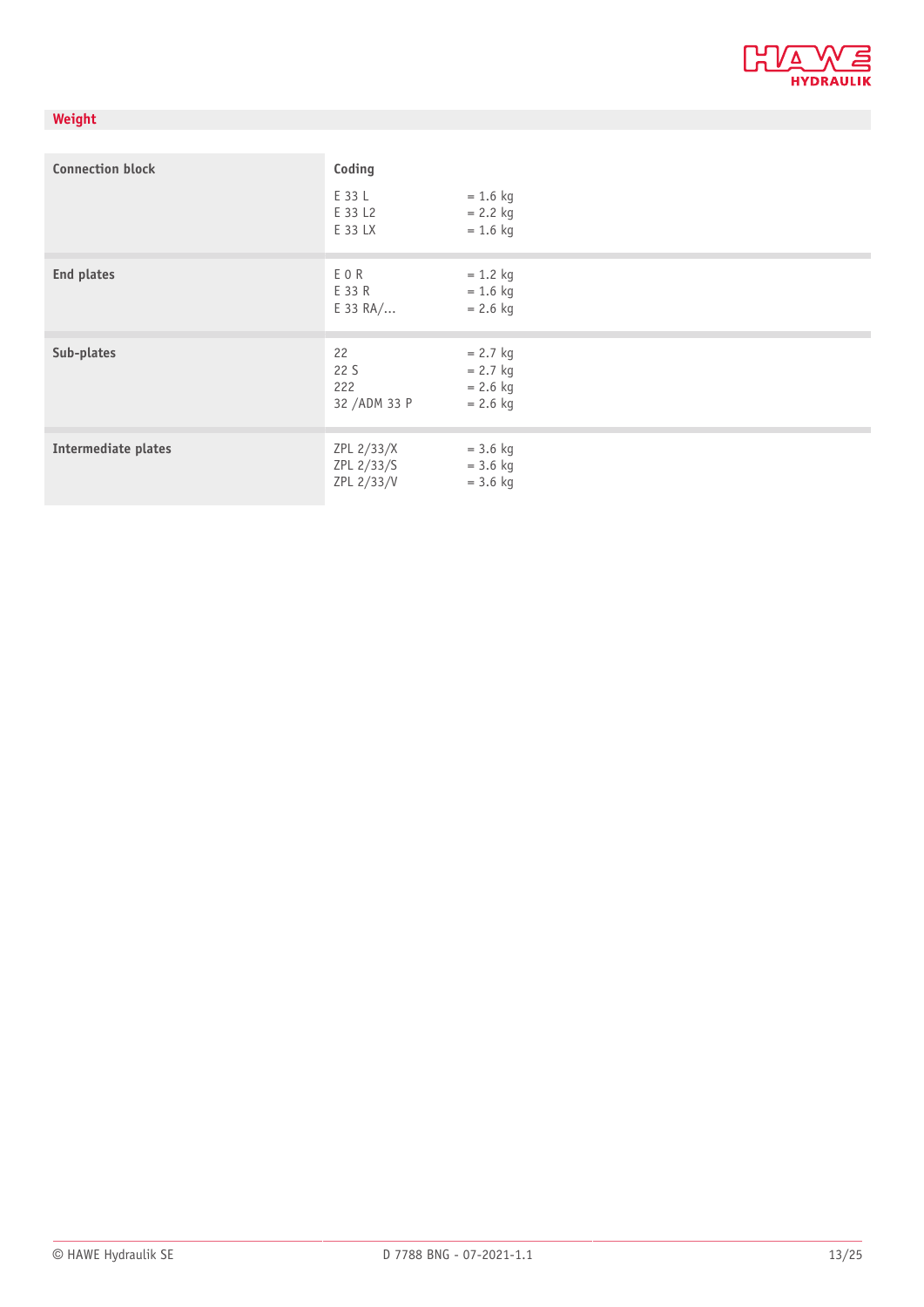

# <span id="page-13-0"></span>**4 Dimensions**

<span id="page-13-1"></span>All dimensions in mm, subject to change.

# **4.1 Connection block**

Coding **E 33 L, E 33 LX**



1 Tapped plugs in type E 33 LX

Coding **E 33 L2**







 $4xM8$ 

55.5

 $\overline{\mathbf{z}}$ 

**Ports (ISO 228-1)**

| P, T, P1, T1 | $G \frac{1}{2}$ |
|--------------|-----------------|
| MP           | $G \frac{1}{4}$ |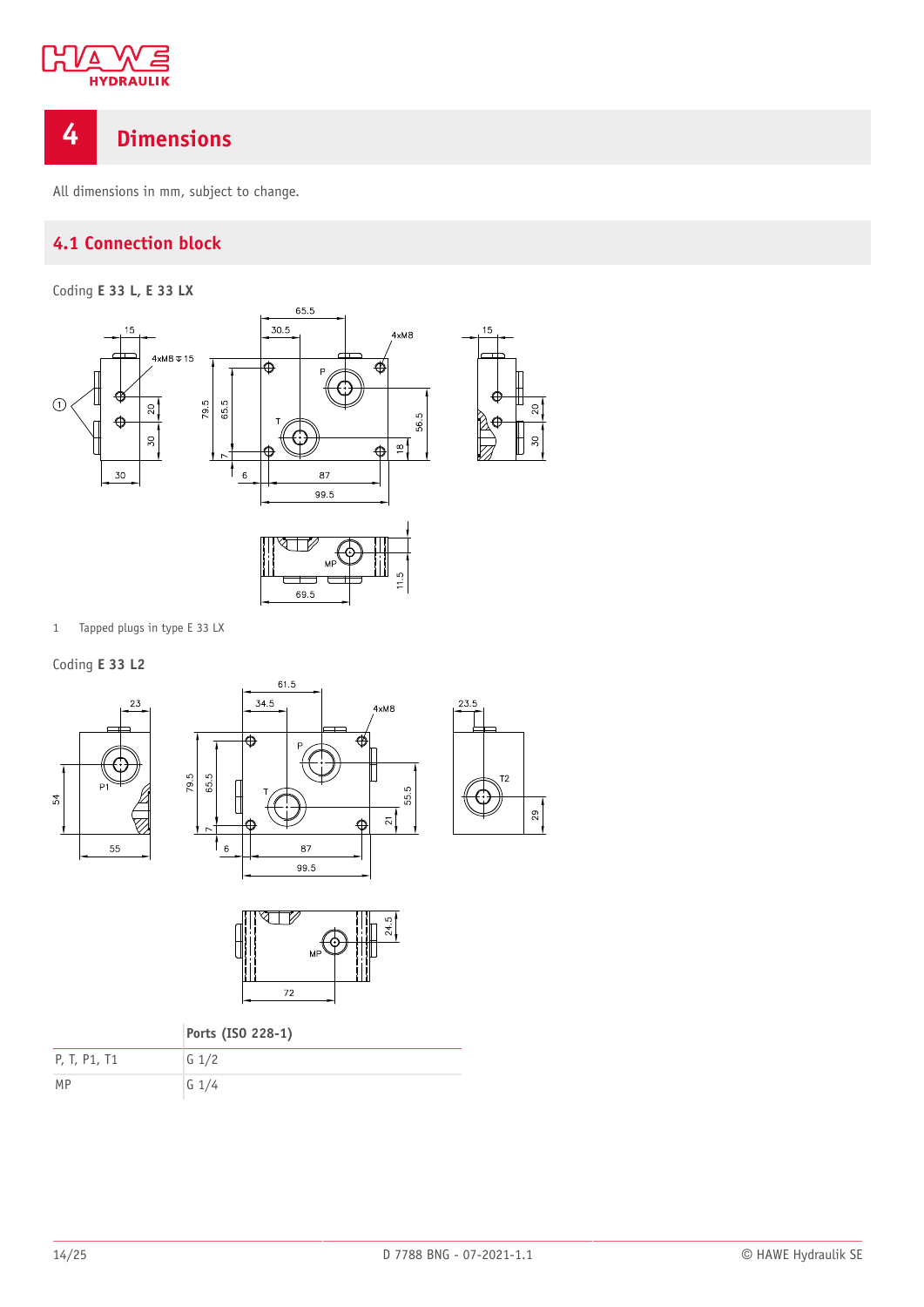

# <span id="page-14-0"></span>**4.2 Valve sections**

# <span id="page-14-1"></span>**4.2.1 Sub-plates**

Coding **22**

A1, A2



| Ports (ISO 228-1) |
|-------------------|
| $G$ $3/8$         |

| B1, B2 | $  -$           |
|--------|-----------------|
| MP1    | $G \frac{1}{8}$ |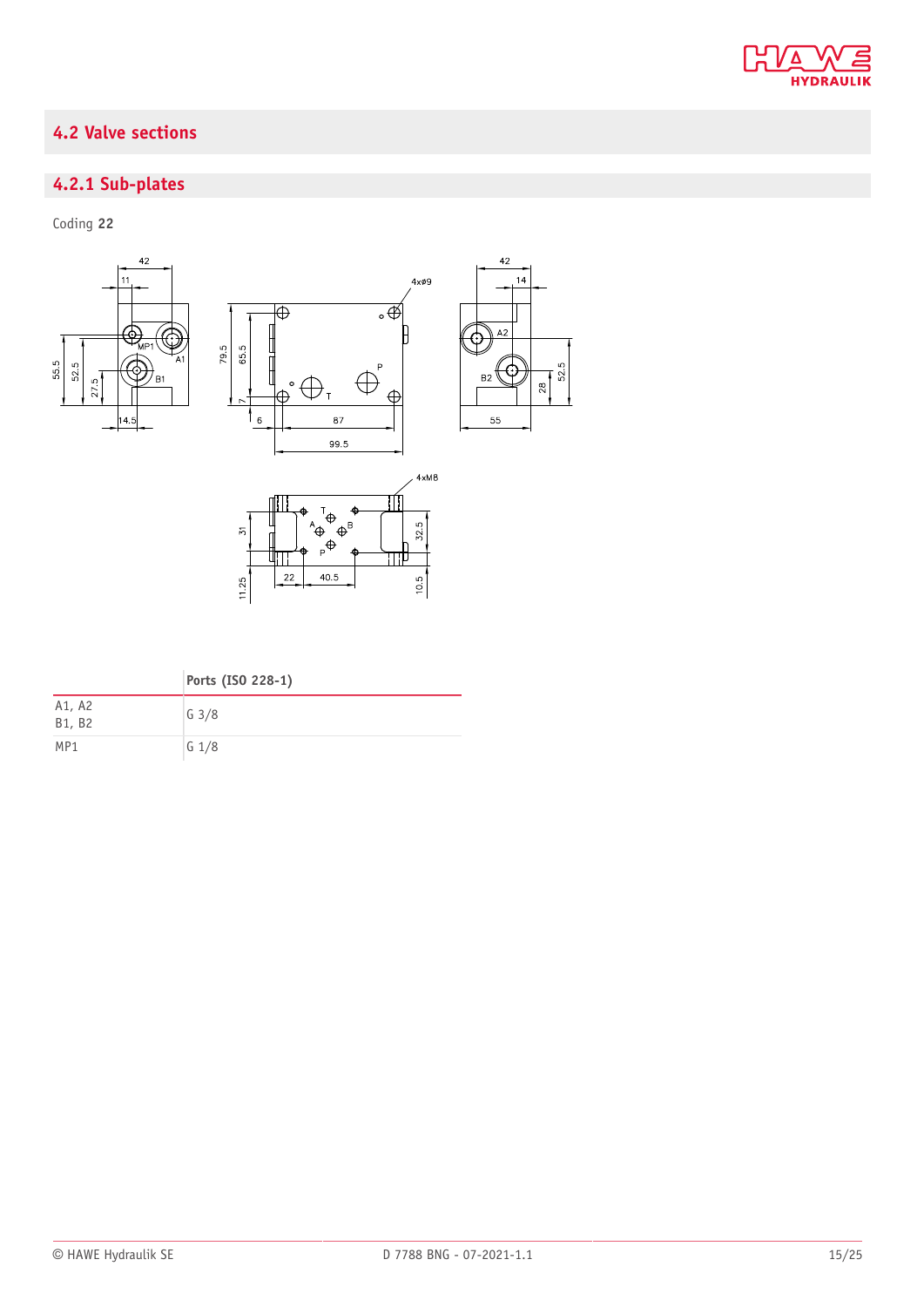

Coding **22 S**



79.5







|  |  |  | Ports (ISO 228-1) |  |
|--|--|--|-------------------|--|
|--|--|--|-------------------|--|

| A1, A2, B2 | $G \frac{3}{8}$ |
|------------|-----------------|
| M1         | $G \frac{1}{4}$ |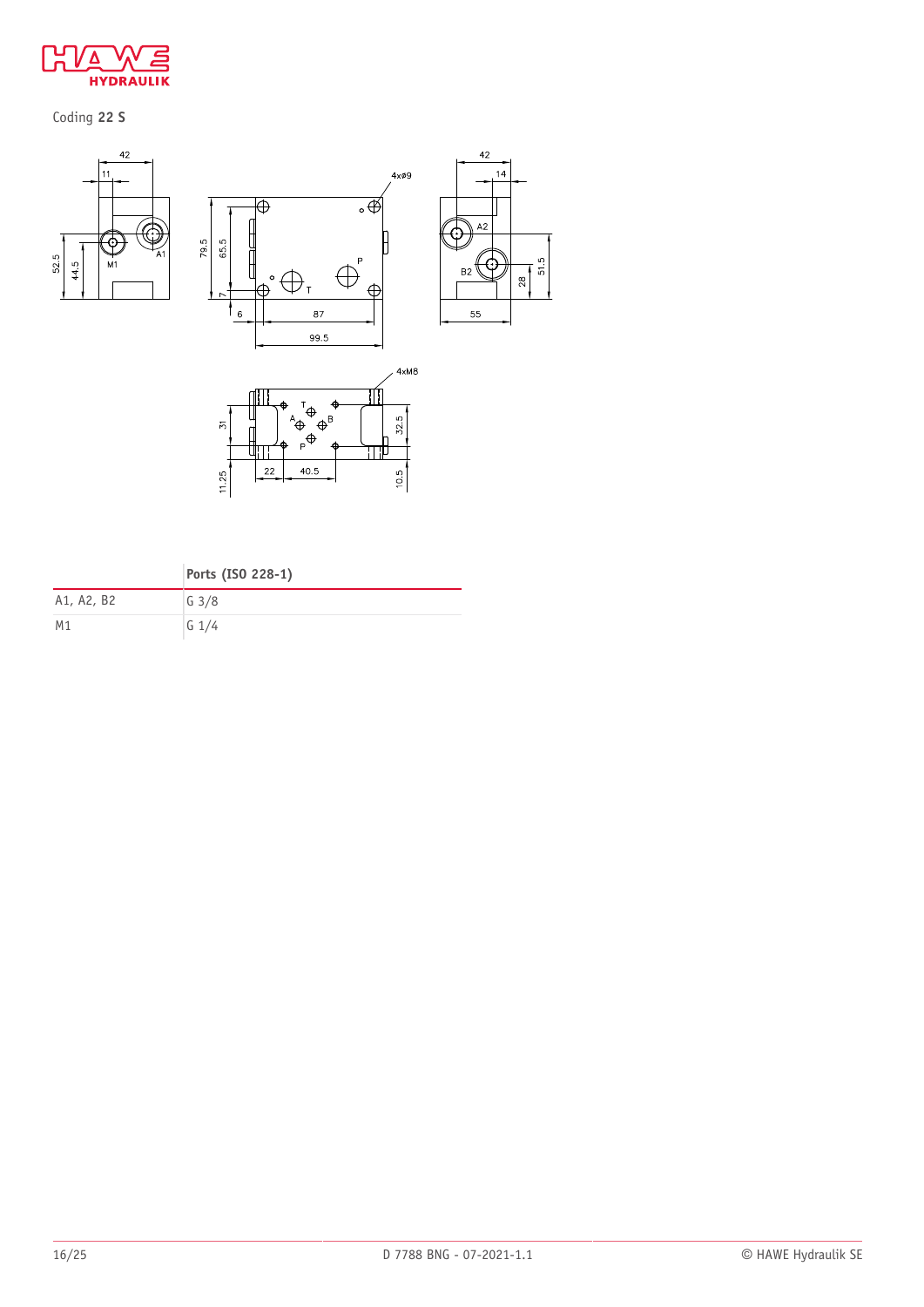

Coding **222**



|                          | Ports (ISO 228-1) |
|--------------------------|-------------------|
| A1, A2, A3<br>B1, B2, B3 | G <sub>3/8</sub>  |
| MP1                      | $G_1/8$           |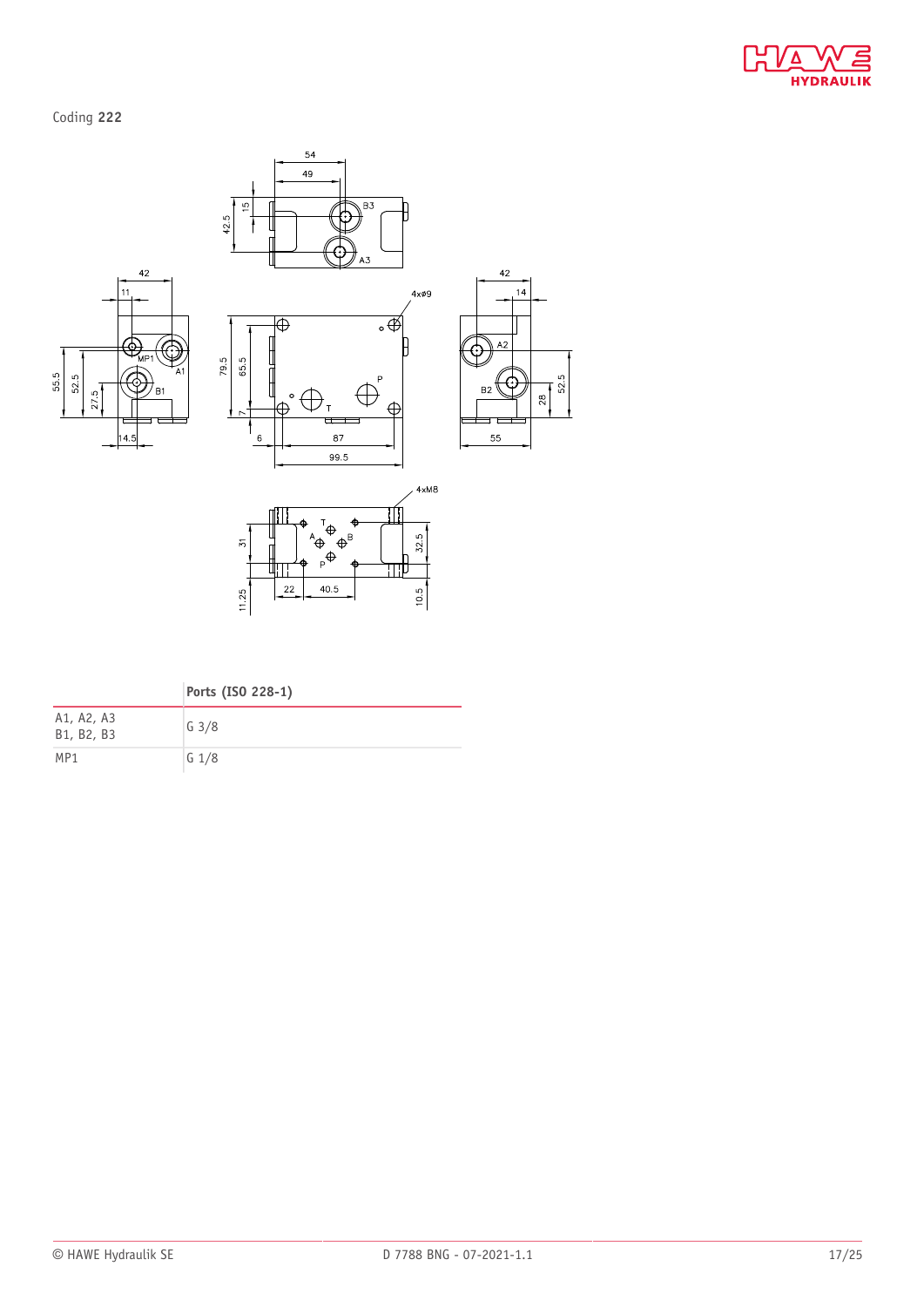

# Coding **32 /ADM 33 P**







|                | Ports (ISO 228-1) |
|----------------|-------------------|
| P <sub>1</sub> | $G_1/2$           |
| R <sub>2</sub> | G <sub>3/8</sub>  |
| M1, M2         | $G$ 1/4           |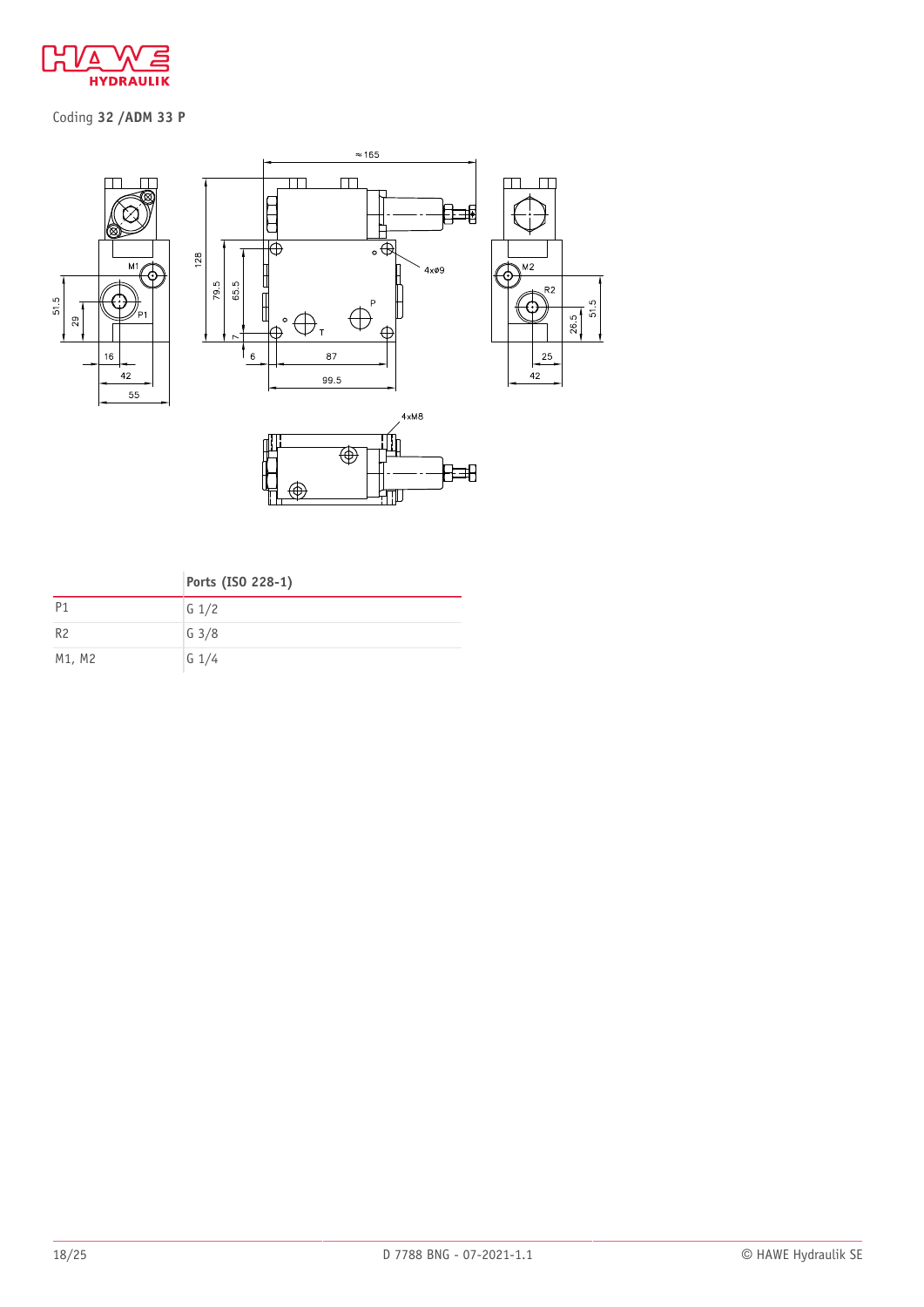

# <span id="page-18-0"></span>**4.2.2 Intermediate plates**

Coding **ZPL 2/33/X, ZPL 2/33/S, ZPL 2/33/V**



1 Idle circulation valve in type ZPL 2/33/S and ZPL 2/33/V

|  |  |  | Ports (ISO 228-1) |  |
|--|--|--|-------------------|--|
|--|--|--|-------------------|--|

P1, P2  $T1, T2$  G 1/2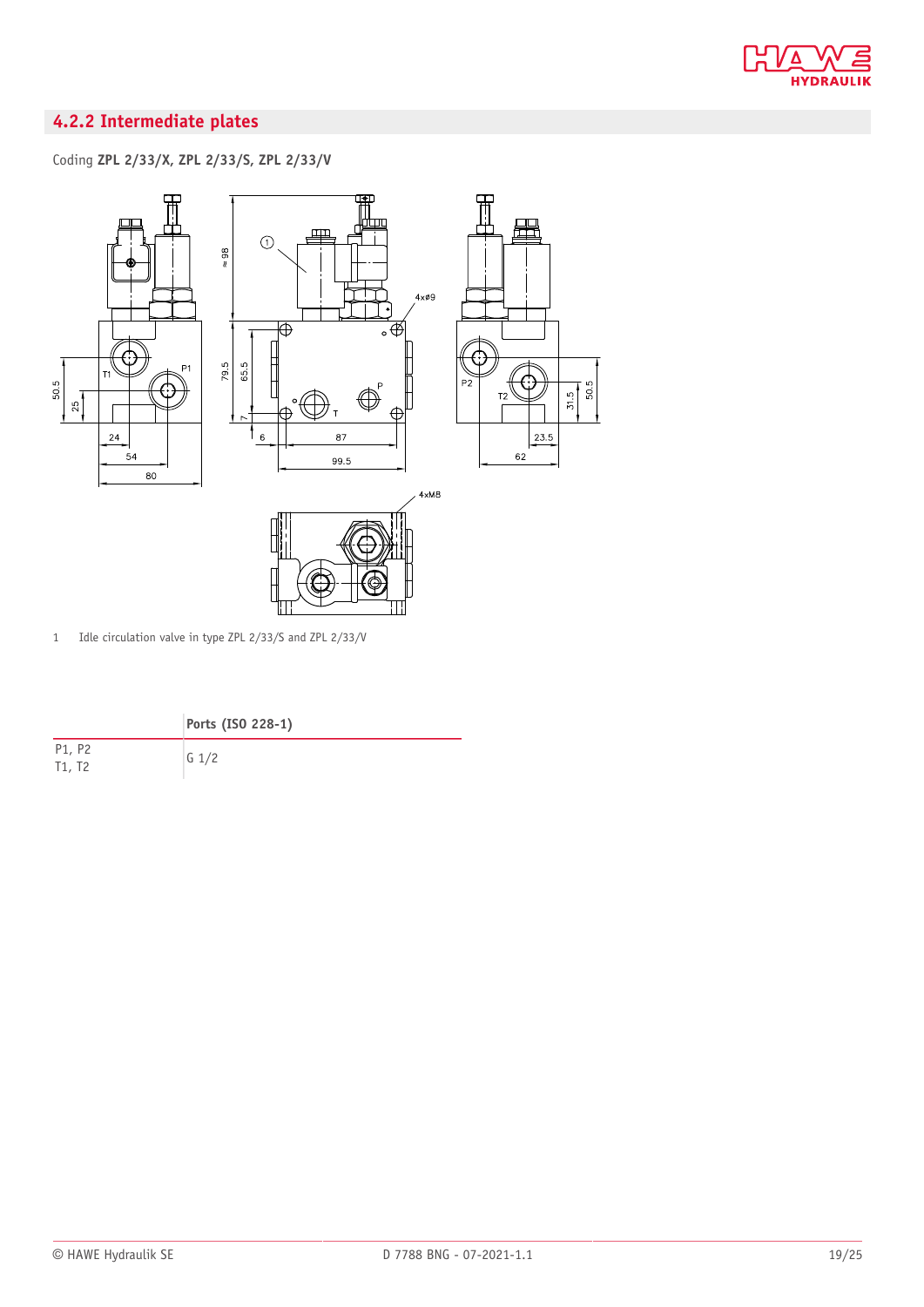

# <span id="page-19-0"></span>**4.3 End plates**

Coding **E 0 R**



# Coding **E 33 R**





|      | Ports (ISO 228-1) |
|------|-------------------|
| P. T | G $1/2$           |
| MP   | $G$ 1/4           |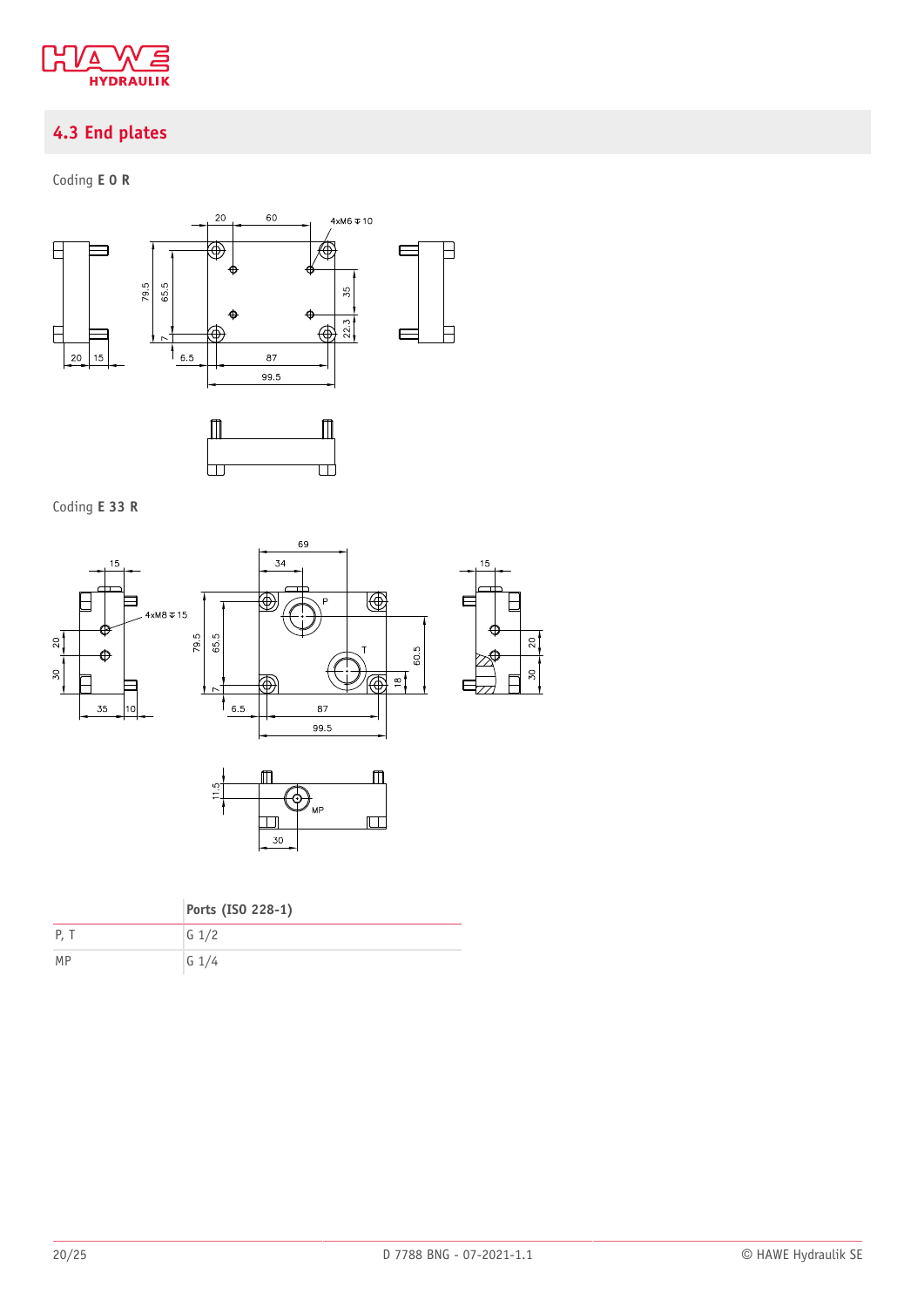

Coding **E 33 RA/CMV2..., E 33 RA/CMVX2...**



 $\frac{1}{39.5}$ 

|  | Port (ISO 228-1) (BSPP) |  |
|--|-------------------------|--|

| S <sub>1</sub> | $G \frac{3}{8}$ |
|----------------|-----------------|
| S <sub>2</sub> | $G \frac{1}{2}$ |
| M1, M2         | $G$ 1/4         |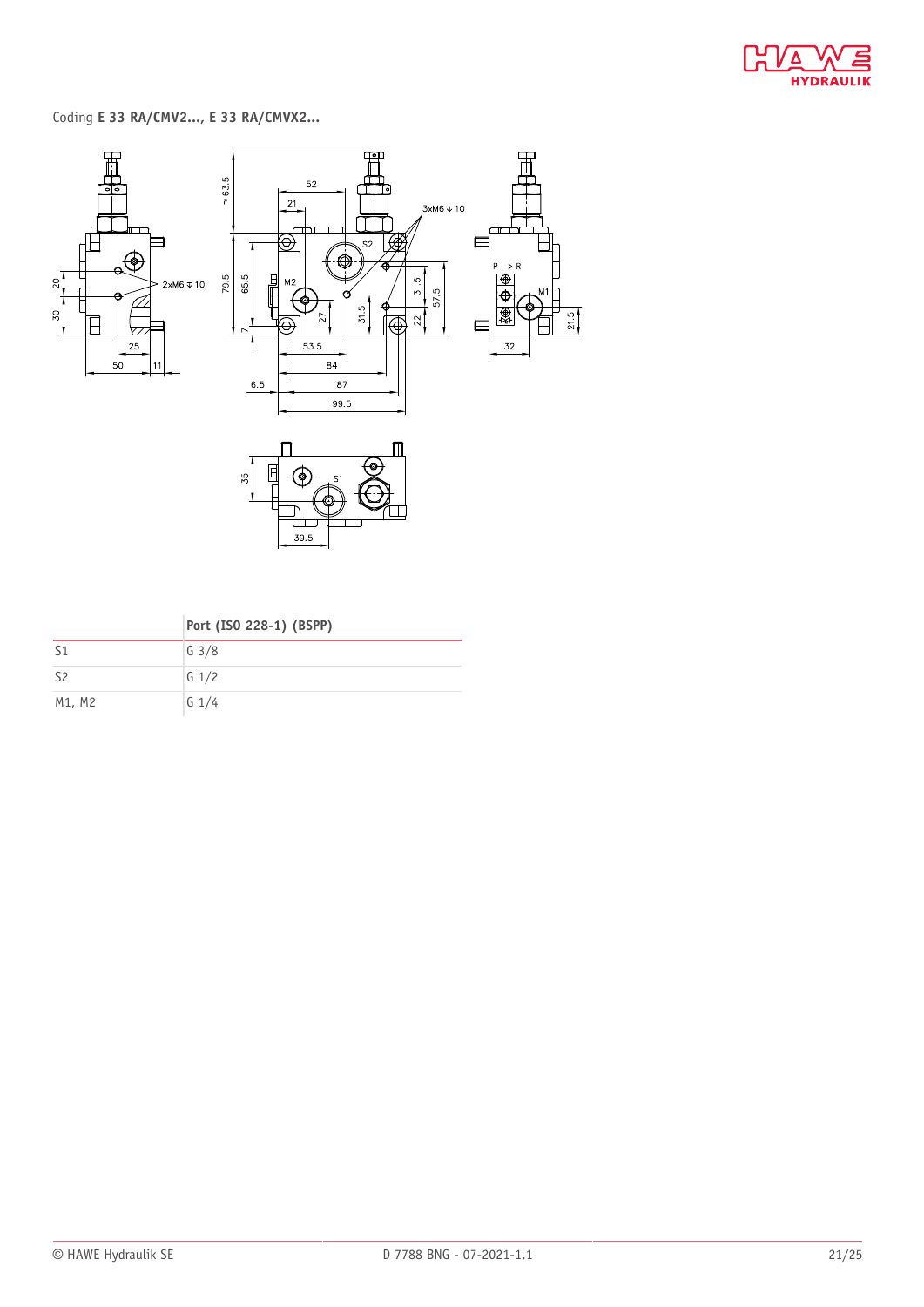

# <span id="page-21-0"></span>**5 Assembly, operation and maintenance recommendations**

# <span id="page-21-1"></span>**5.1 Intended use**

This valve is intended exclusively for use in hydraulic applications in fluid technology.

The user must observe the safety measures and warnings in this documentation.

#### **Essential requirements for the product to function correctly and safely:**

- All information in this documentation must be observed.
- The product must only be assembled and put into operation by qualified personnel.
- The product must only be operated within the speci5ed technical parameters. The technical parameters are described in detail in this documentation.
- All components must be suitable for the operating conditions in the event of application in an assembly.
- The operating and maintenance manual of the components, assemblies and the speci5c complete system must also always be observed.

If the product can no longer be operated safely:

- 1. Remove the product from operation and mark it accordingly.
- <span id="page-21-2"></span>✓ It is then not permitted to continue using or operating the product.

# **5.2 Assembly information**

The product must only be installed in the complete system with standard and compliant connection components (screw fittings, hoses, pipes, fixtures etc.).

The product must be shut down correctly prior to disassembly.

### **A** DANGER

**Risk to life caused by sudden movement of the hydraulic drives when dismantled incorrectly!** Risk of serious injury or death.

- Depressurise the hydraulic system.
- Perform safety measures in preparation for maintenance.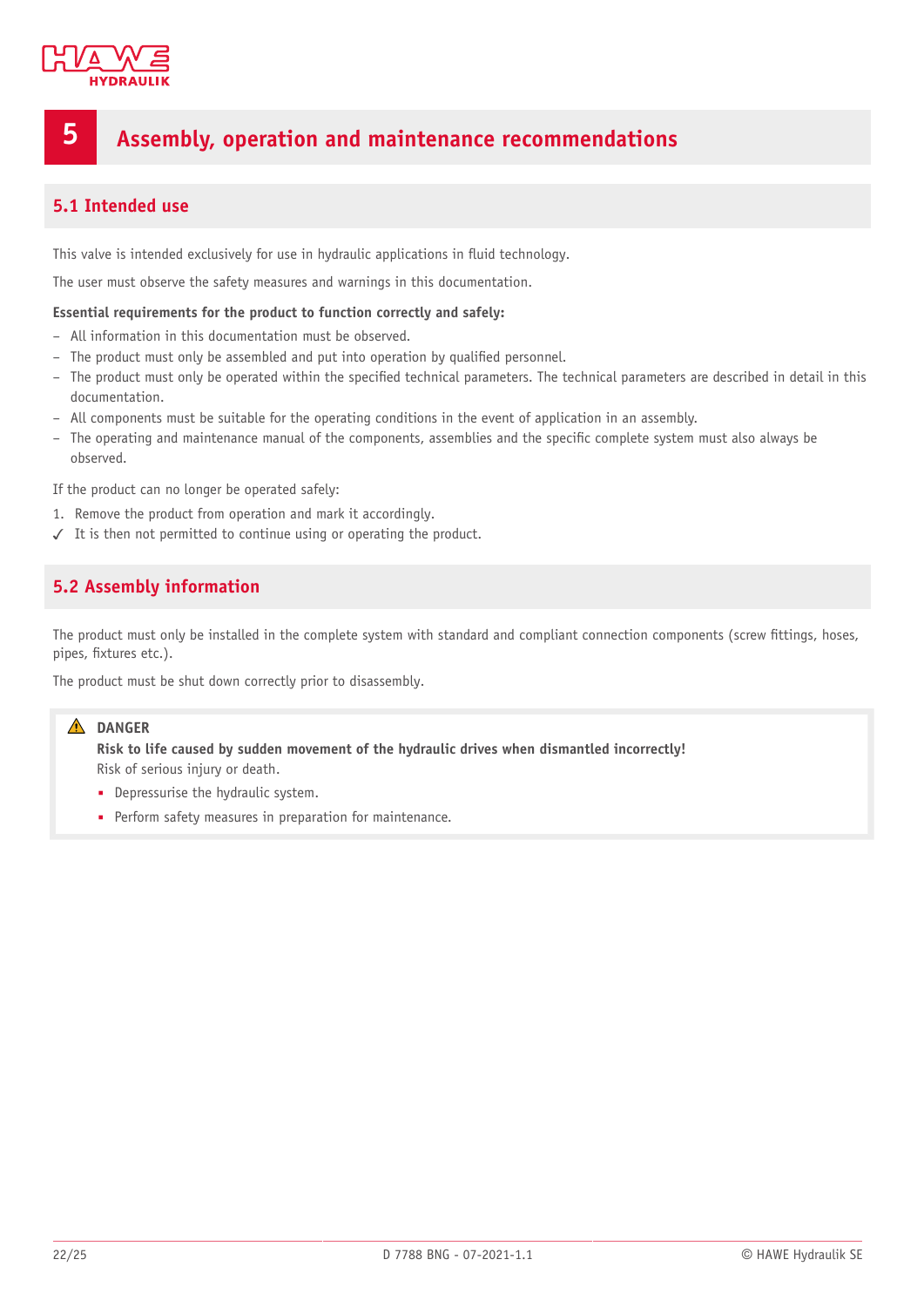

# <span id="page-22-0"></span>**5.3 Operating instructions**

#### **Note product configuration** and **pressure** / **flow** rate

The statements and technical parameters in this documentation must be strictly observed. The instructions for the complete technical system must also always be followed.

## **f** NOTE

- Read the documentation carefully before usage.
- The documentation must be accessible to the operating and maintenance staff at all times.
- Keep documentation up to date after every addition or update.

#### **A** CAUTION

**Risk of injury on overloading components due to incorrect pressure settings!** Risk of minor injury.

- Pay attention to the maximum operating pressure of the pump and the valves.
- Always monitor the pressure gauge when setting and changing the pressure.

#### **Purity** and **filtering** of the hydraulic fluid

Fine contamination can significantly impair the function of the hydraulic component. Contamination can cause irreparable damage.

#### **Examples of \*ne contamination include:**

- Metal chips
- Rubber particles from hoses and seals
- Dirt due to assembly and maintenance
- Mechanical debris
- Chemical ageing of the hydraulic fluid

#### **f** NOTE

New hydraulic fluid from the manufacturer does not necessarily have the required level of purity. The hydraulic fluid must be filtered during filling.

Pay attention to the cleanliness level of the hydraulic fluid to maintain faultless operation. (Also see cleanliness level in Chapter 3, ["Parameters"](#page-11-0)).

<span id="page-22-1"></span>Additionally applicable document: [D 5488/1](http://downloads.hawe.com/5/4/D54881-en.pdf) Oil recommendations

## **5.4 Maintenance information**

Conduct a visual inspection at regular intervals, but at least once per year, to check if the hydraulic connections are damaged. If external leakages are found, shut down and repair the system.

Clean the device surface of dust deposits and dirt at regular intervals, but at least once per year.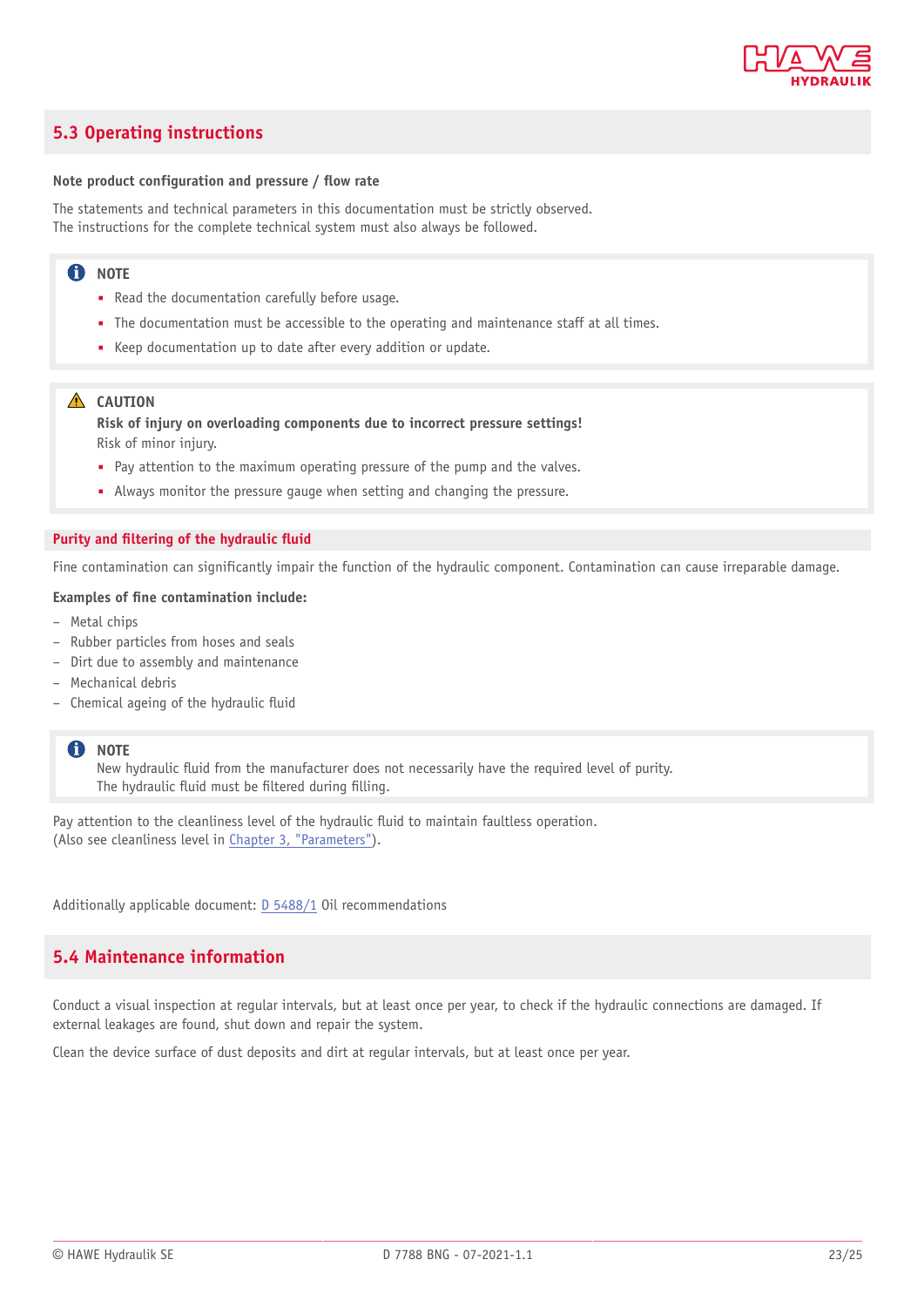

<span id="page-23-0"></span>

# <span id="page-23-1"></span>**6.1 Circuit example**

- **BNG 2** E 33 LX - ZPL 2/33/X/MVE6C315 - NBVP 16 G/M/22
	-
	- SWPN 2 G/NZP 16 Q33/22
	- NBVP 16 Z/2/M/NZP 16 CZ2/180/22
	- E 0 R-X 24



# <span id="page-23-2"></span>**6.2 Accessories, spare parts and separate components**

| <b>Designation</b>                                  | Material number                              |
|-----------------------------------------------------|----------------------------------------------|
| Seal kit NBR                                        | 8750 0945-00                                 |
| Screw kit ISO 4762 A2-70<br>M8x25<br>M8x35<br>M8x50 | 8750 0946-00<br>8750 0841-00<br>8750 0843-00 |
| Seal for cover plate assembly Abil N                | 8230 0174-00                                 |
| Filter elements type HFC 3/8 F                      | 7512 5005-00                                 |